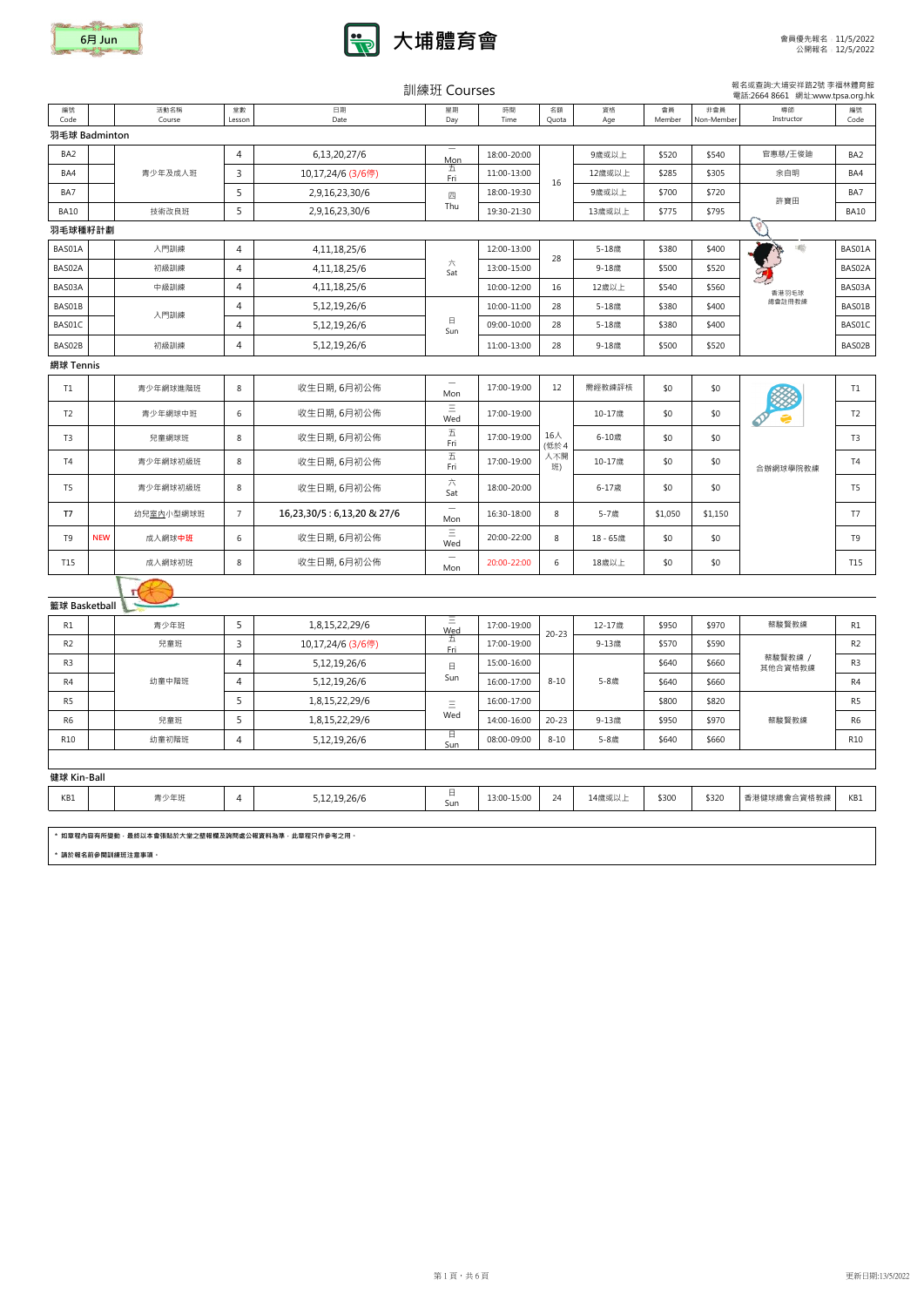|                 |                       |                |                              | 訓練班 Courses                                   |                |                |           |              |                   | 報名或查詢:大埔安祥路2號 李福林體育館<br>電話:2664 8661 網址:www.tpsa.org.hk |                 |
|-----------------|-----------------------|----------------|------------------------------|-----------------------------------------------|----------------|----------------|-----------|--------------|-------------------|---------------------------------------------------------|-----------------|
| 編號<br>Code      | 活動名稱<br>Course        | 堂數<br>Lesson   | 日期<br>Date                   | 星期<br>Day                                     | 時間<br>Time     | 名額<br>Quota    | 資格<br>Age | 會員<br>Member | 非會員<br>Non Member | 導師<br>Instructor                                        | 編號<br>Code      |
| 足球 Football     |                       |                |                              |                                               |                |                |           |              |                   |                                                         |                 |
| FB <sub>2</sub> | 星期五班恆常班               | $\overline{4}$ | 開班日期及上課地點,5月23日後公佈           | 五<br>Fri                                      | 17:00-18:30    |                | 3-12歳以下   |              |                   |                                                         | FB <sub>2</sub> |
| FB <sub>3</sub> | 星期六恆常班上午班             | $\overline{4}$ | 開班日期及上課地點,5月23日後公佈           | 六<br>Sat                                      | 09:00-10:30    |                | 3-12歳以下   |              |                   |                                                         | FB <sub>3</sub> |
| FB1             | 星期六恆常班下午班             | 4              | 開班日期及上課地點,5月23日後公佈           | 六<br>Sat                                      | 16:00-17:30    | 先到先<br>得       | 3-12歲以下   |              |                   |                                                         | FB1             |
| FB5             | 星期日恆常上午班              | $\overline{4}$ | 開班日期及上課地點,5月23日後公佈           | Ŧ<br>Sun                                      | 09:00-10:30    |                | 3-12歲以下   |              |                   |                                                         | FB5             |
| FB7             | 星期一室内足球班              | $\overline{4}$ | 6,13,20 & 27/6               | Mon                                           | 16:30-17:45    |                | 5-8歳      | \$640        | \$660             |                                                         | FB7             |
| 欖球 Rugby        |                       |                |                              |                                               |                |                |           |              |                   |                                                         |                 |
| <b>RBM</b>      | 兒童班                   | $\overline{4}$ | 7,14,21 & 28/6               | $\overline{\phantom{m}}$<br>Tue               | 18:00-19:30    | 30人,最<br>少10人才 | 4-11歳     | \$120        | \$140             | 香港欖球總會註冊教練                                              | <b>RBM</b>      |
| <b>RBY</b>      | 青少年班                  | $\overline{4}$ | 7,14,21 & 28/6               | $\hspace{0.1mm}-\hspace{0.1mm}$<br>Tue        | 18:00-19:30    | 開班             | 12-17歳    | \$120        | \$140             |                                                         | RBY             |
|                 | 乒乓球 Table-Tennis      |                |                              |                                               |                |                |           |              |                   |                                                         |                 |
| TT <sub>2</sub> |                       | 5              | 2,9,16,23,30/6               | 四                                             | 17:00-19:00    |                |           | \$900        | \$920             |                                                         | TT <sub>2</sub> |
| TT3             | 入門班                   | 5              | 2,9,16,23,30/6               | Thu                                           | 14:00-16:00    | 20             | 5-17歳     | \$900        | \$920             |                                                         | TT <sub>3</sub> |
| TT4             |                       | 5              | 1,8,15,22,29/6               | 目<br>Wed                                      | 14:00-16:00    |                |           | \$900        | \$920             |                                                         | TT4             |
| TT10            |                       | 4              | 4,11,18,25/6                 | 六<br>Sat                                      | 17:30-19:30    |                |           | \$720        | \$740             | 中國香港乒乓學校導師                                              | TT10            |
| TT5             |                       | 4              | 6,13,20,27/6                 | $\overline{\phantom{m}}$                      | 09:00-10:00    |                |           | \$480        | \$500             |                                                         | TT5             |
| TT6             | 幼童班                   | 4              | 6,13,20,27/6                 | Mon                                           | 10:00-11:00    | 6              | 3-7歳      | \$480        | \$500             |                                                         | TT6             |
| TT7             |                       | 5              | 1,8,15,22,29/6               | $\equiv$                                      | 09:00-10:00    |                |           | \$600        | \$620             |                                                         | TT7             |
| TT8             |                       | 5              | 1,8,15,22,29/6               | Wed                                           | 10:00-11:00    |                |           | \$600        | \$620             |                                                         | TT8             |
|                 | 器械健體 Fitness Exercise |                |                              |                                               |                |                |           |              |                   |                                                         |                 |
| F1              | tre                   | $\overline{7}$ | 7,10,14,17,21,24,28/6 (3/6停) | 二及五<br>Tue&Fri                                | 20:30-21:30    |                |           | \$210        | \$230             | 宋國文                                                     | F1              |
| F <sub>2</sub>  | 器械健體                  | 9              | 2,7,9,14,16,21,23,28,30/6    | 二及四<br>Tue&Thu                                | 14:30-15:30    |                |           | \$270        | \$290             |                                                         | F2              |
| F <sub>3</sub>  |                       | 4              | 5,12,19,26/6                 | 日<br>Sun                                      | 10:30-11:30    |                |           | \$160        | \$180             | 行那英<br>本會健身導師                                           | F <sub>3</sub>  |
| F11             | 婦女健體班                 | 9              | 2,7,9,14,16,21,23,28,30/6    | 二及四                                           | $9:00 - 10:30$ |                |           | \$120        | \$140             |                                                         | F11             |
| F12             |                       | 9              | 2,7,9,14,16,21,23,28,30/6    | Tue&Thu                                       | 10:30-12:00    | 20             | 16歳或以上    | \$120        | \$140             |                                                         | F12             |
| F13             |                       | $\overline{7}$ | 6,10,13,17,20,24,27/6 (3/6停) | 一及五                                           | 9:00-10:30     |                |           | \$120        | \$140             |                                                         | F13             |
| F14             | 清晨健體班                 | $\overline{7}$ | 6,10,13,17,20,24,27/6 (3/6停) | Mon&Fri                                       | 10:30-12:00    |                |           | \$120        | \$140             |                                                         | F14             |
| F15             |                       | 9              | 1,4,8,11,15,18,22,25,29/6    | 三及六                                           | 9:00-10:30     |                |           | \$120        | \$140             |                                                         | F15             |
| F16             |                       | 9              | 1,4,8,11,15,18,22,25,29/6    | Wed&Sat                                       | 10:30-12:00    |                |           | \$120        | \$140             |                                                         | F16             |
|                 | 跆拳道 Taekwondo         |                |                              |                                               |                |                |           |              |                   | $\lambda$                                               |                 |
| TK1             | 兒童班                   | $\mathsf{3}$   | 10,17,24/6 (3/6停)            | $\overline{\mathrm{h}}$                       | 19:00-20:30    | 50             | 6-13歳     | \$150        | \$170             |                                                         | TK1             |
| TK <sub>2</sub> | 成人班                   | 3              | 10,17,24/6 (3/6停)            | Fri                                           | 20:30-22:00    |                | 14歳或以上    | \$150        | \$170             | 香港跆拳道                                                   | TK2             |
| TK3             | 跆拳道班                  | 4              | 5,12,19,26/6                 | $\begin{array}{c} \square \end{array}$<br>Sun | 09:30-11:00    | 20             | 6歳或以上     | \$200        | \$220             | 正道舘教練                                                   | TK3             |
| 空手道 Karate      |                       |                |                              |                                               |                |                |           |              |                   |                                                         |                 |
| KO1             | 入門班                   | $\overline{4}$ | 5,12,19,26/6                 |                                               | 11:00-12:30    |                | 5歲或以上     | \$360        | \$380             |                                                         | KO1             |
| KO <sub>2</sub> | 幼兒班                   | 4              | 5,12,19,26/6                 | 日 Sun                                         | 13:00 - 14:30  |                | 3-5歳      | \$360        | \$380             |                                                         | KO <sub>2</sub> |
| KO3             | 形班                    | 4              | 5,12,19,26/6                 |                                               | 15:30-17:00    | 25             |           | \$360        | \$380             | 沖繩剛柔流空手道協會                                              | KO3             |
| KO4             | 入門班                   | $\overline{4}$ | 5,12,19,26/6                 |                                               | 09:30-11:00    |                | 5歲或以上     | \$360        | \$380             |                                                         | KO4             |
| KO <sub>5</sub> |                       | 4              | 4, 11, 18, 25/6              | 六<br>Sat                                      | 15:30-17:00    |                |           | \$360        | \$380             |                                                         | KO <sub>5</sub> |
| KO <sub>6</sub> | 組手班                   | 5              | 1,8,15,22,29/6               | Ξ<br>Wed                                      | 16:30-18:00    |                |           | \$450        | \$470             |                                                         | KO6             |
| 武術 Wushu        |                       |                |                              |                                               |                |                |           |              |                   |                                                         |                 |
| WS1             | 初班                    | $\overline{4}$ | 5,12,19,26/6                 |                                               | 17:00-18:00    | 20             |           | \$500        | \$520             |                                                         | WS1             |
| WS2             | 高班                    | $\overline{4}$ | 5,12,19,26/6                 | 日 Sun                                         | 18:00-19:00    | 20             | 4歳或以上     | \$500        | \$520             | 中國武術海外訓練學院導師                                            | WS2             |
|                 | 白眉功夫 Pak Mei Kung Fu  |                |                              |                                               |                |                |           |              |                   |                                                         |                 |
| WS5             | 白眉拳班                  | $\overline{4}$ | 6,13,20,27/6                 | $\overline{\phantom{m}}$                      | 20:00-21:30    | 20             | 6歳或以上     | \$452        | \$472             | 嚴少強師傅                                                   | WS5             |
|                 |                       |                |                              | Mon                                           |                |                |           |              |                   |                                                         |                 |

 $\mathsf{r}$ 



詠春 Wing Chun

| W1             |                                                 | 成人詠春班 | $\overline{ }$ | --<br>6,13,20,27/6 | $\overline{\phantom{a}}$<br>Mon | 20:00-21:30 | 30 | 16歲或以上 | \$500 | \$520 | 詠春梁錦棠 | W1             |  |
|----------------|-------------------------------------------------|-------|----------------|--------------------|---------------------------------|-------------|----|--------|-------|-------|-------|----------------|--|
| W <sub>2</sub> |                                                 | 兒童詠春班 | $\prime$ 1     | 4, 11, 18, 25/6    | Sat                             | 11:30-13:00 |    | 6-15歳  | \$500 | \$520 | 國術中心  | W <sub>2</sub> |  |
|                | * 如章程内容有所變動,最終以本會張貼於大堂之壁報欄及詢問處公報資料為準,此章程只作參考之用。 |       |                |                    |                                 |             |    |        |       |       |       |                |  |
|                | * 請於報名前參閱訓練班注意事項。                               |       |                |                    |                                 |             |    |        |       |       |       |                |  |

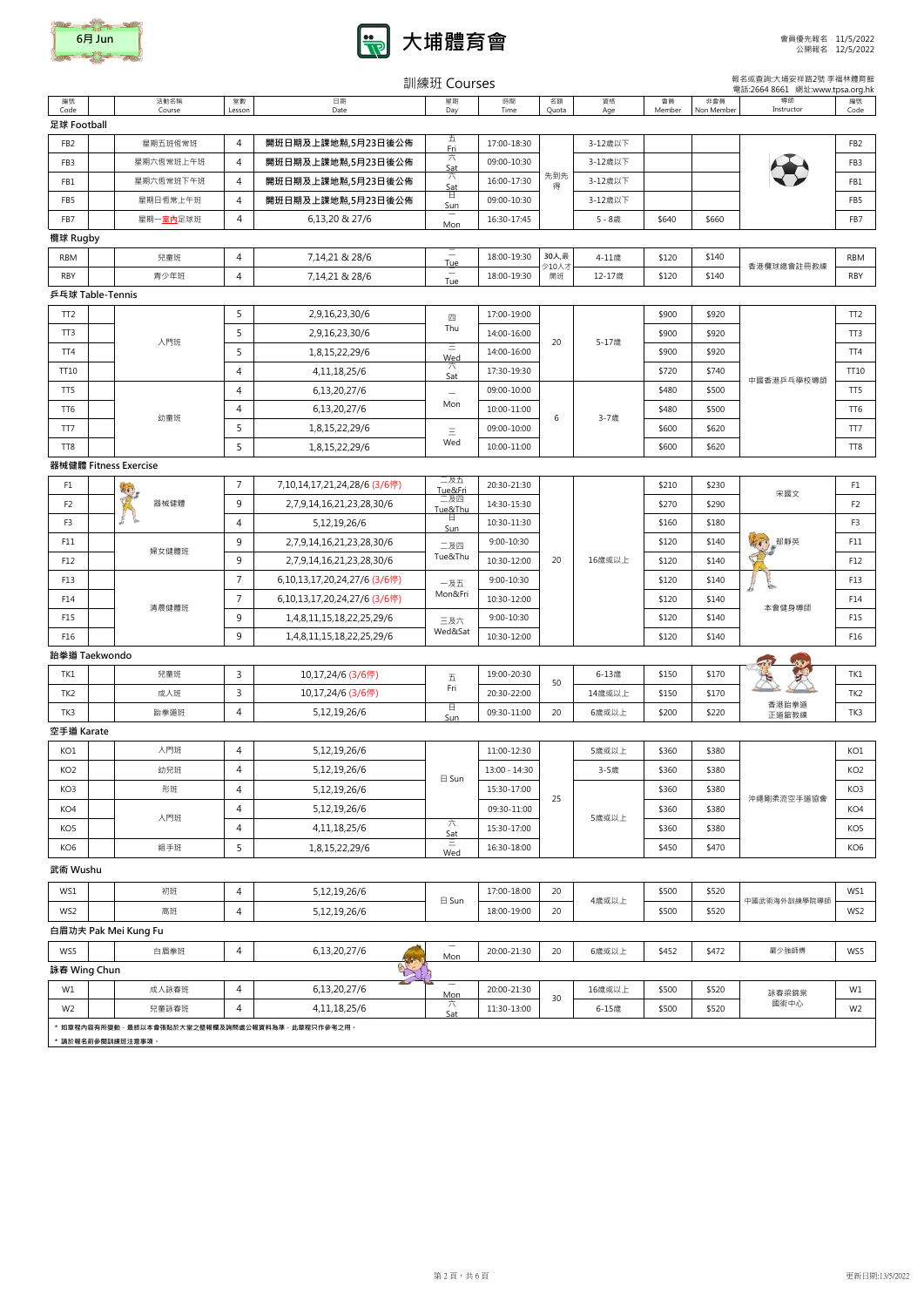編號

# Code

堂數 Lesso

活動名稱 Course





日期 Date

會員 Membe 非會員 n Me

星期 Day

時間 Time

名額 Quota 資格 Age

導師 Instructor 編號 Code

### 彈網 Trampoline

#### G1  $\begin{array}{|c|c|c|c|c|}\n\hline\n & 4 & 7,14,21,28/6 & \text{True} \\
\hline\n\end{array}$  $T_{\text{Uee}}$  15:00-16:30 G1 G2 5 2,9,16,23,30/6 PM  $T_{\text{thu}}$  15:00-16:30 25 \$870 \$890 \$890  $\sqrt{3}$ G3 <sup>3</sup> 10,17,24/6 (3/6停) <sup>五</sup>  $\frac{11}{11}$  | 14:00-15:30 | 3-5歳 | \$522 | \$542 |  $\sqrt{11}$  | G3 G8 4 4,11,18,25/6 15:00-16:30 25 \$696 \$716 G8 G4 4 4,11,18,25/6 09:00-10:30 25 \$696 \$716 G4 G9 4 4,11,18,25/6  $\frac{1}{\sqrt{5}}$ Sat 16:30-18:00 <sup>16</sup> 5歲或以上 \$696 \$716 G9 Smartie Sport Company G5 <sup>4</sup> 7,14,21,28/6 <sup>二</sup>  $T_{\text{Ue}}$  16:30-18:00  $\overline{\phantom{0}}$  5696 \$716  $\overline{\phantom{0}}$  55  $\begin{array}{|c|c|c|c|c|}\n\hline\n\text{G6} & & \text{J6} & \text{J6} & \text{J6} \\
\hline\n\end{array}$ 一 5嬴或以上 \$522 \$542 G6<br>Fri G7 4 4,11,18,25/6  $\frac{2}{\pi}$  $\begin{array}{|c|c|c|c|c|c|}\n\hline\n\text{Sat} & 10:30-12:00 & 25 & \text{300} & \text{300} & \text{400} & \text{500} & \text{500} & \text{500} & \text{500} & \text{500} & \text{500} & \text{500} & \text{500} & \text{500} & \text{500} & \text{500} & \text{500} & \text{500} & \text{500} & \text{500} & \text{500} & \text{500} & \text{500} & \text{50$ G10 <sup>5</sup> 2,9,16,23,30/6 <sup>四</sup>  $\frac{1}{10}$  16:30-18:00  $\frac{1}{10}$  \$870 \$890  $\frac{1}{10}$  G10 G11  $\pi$   $\frac{1}{4}$  4,11,18,25/6  $\frac{1}{5}$  5at  $\begin{array}{|c|c|c|c|c|c|}\n\hline\n\text{Sat} & 16:30-18:00 & & & \text{ $5696 & $716 & & \text{ $611$} \ \hline\n\end{array}$ \* 學滿 3個月需穿體操衣上課. (如需購買可向教練查詢) 導師指定學員 兒童中班 25 5歲或以上 兒童初班 3-5歲 幼兒初班 六 Sat 25

|                 | 花式跳繩 Rope Skipping       |            |   |                 |     |             |    |       |       |       |        |                 |  |  |
|-----------------|--------------------------|------------|---|-----------------|-----|-------------|----|-------|-------|-------|--------|-----------------|--|--|
| RS1             |                          | 花式跳繩 (初階班) | 4 | 4,11,18,25/6    | 六   | 17:00-18:00 | 20 | 5-12歳 | \$400 | \$420 | 中國香港跳繩 | RS1             |  |  |
| RS <sub>2</sub> |                          | 花式跳繩 (興趣班) | 4 | 4, 11, 18, 25/6 | Sat | 14:00-15:00 | 20 |       | \$400 | \$420 | 體育聯會教練 | RS <sub>2</sub> |  |  |
|                 | 競技體操 Artistic Gymnastics |            |   |                 |     |             |    |       |       |       |        |                 |  |  |

| E8                |                       | $\overline{4}$ | 7, 14, 21, 28/6 |                                                      | 15:30-17:00 |    |        | \$696 | \$716               |                       | E8               |
|-------------------|-----------------------|----------------|-----------------|------------------------------------------------------|-------------|----|--------|-------|---------------------|-----------------------|------------------|
| E1                | E                     | 4              | 7, 14, 21, 28/6 | $\qquad \qquad -$<br>$\overline{\phantom{m}}$<br>Tue | 17:00-18:30 |    |        | \$696 | \$716               | Le Re                 | E <sub>1</sub>   |
| E <sub>2</sub>    |                       | 4              | 7, 14, 21, 28/6 |                                                      | 18:30-20:00 | 18 | 5歳或以上  | \$696 | \$716               | Smartie Sport Company | E <sub>2</sub>   |
| E <sub>3</sub>    | 兒童彈網班                 | 4              | 4, 11, 18, 25/6 |                                                      | 09:00-10:30 |    |        | \$696 | \$716               |                       | E3               |
| E4                |                       | 4              | 4, 11, 18, 25/6 | $\overline{\nearrow}$                                | 10:30-12:00 |    |        | \$696 | \$716               |                       | E4               |
| E <sub>5</sub>    |                       | $\overline{4}$ | 4, 11, 18, 25/6 | Sat                                                  | 15:00-16:30 |    |        | \$696 | \$716               |                       | E <sub>5</sub>   |
| E <sub>6</sub>    |                       | $\overline{4}$ | 4, 11, 18, 25/6 |                                                      | 16:30-18:00 | 18 | 3歳以上   | \$696 | \$716               |                       | E <sub>6</sub>   |
|                   | 成人彈網 Adult Trampoline |                |                 |                                                      |             |    |        |       |                     |                       |                  |
| E7                | 成人班                   | $\overline{4}$ | 7,14,21,28/6    | $\qquad \qquad -$<br>$\overline{\phantom{m}}$<br>Tue | 18:00-20:00 | 12 | 18歳或以上 | \$928 | \$948               | Smartie Sport Company | E7               |
|                   | 精英班 Elite Gymnastics  |                |                 |                                                      |             |    |        |       |                     |                       |                  |
| TPSA1             | 男子精英體操                | $\overline{4}$ | 7,14,21,28/6    | $\longrightarrow$<br>Tue                             | 18:00-20:00 | 20 | 導師指定學員 | \$848 | $\frac{1}{2}$       | Smartie Sport Company | TPSA1            |
| TPSA2             | 女子精英體操                | $\overline{4}$ | 7,14,21,28/6    | $\overline{\phantom{m}}$<br>Tue                      | 18:00-20:00 |    |        | \$848 | $\cdots$            |                       | TPSA2            |
|                   | 精英班 Elite Trampoline  |                |                 |                                                      |             |    |        |       |                     |                       |                  |
| TPSA4             | 精英彈網                  | $\overline{4}$ | 7,14,21,28/6    | $\overline{\phantom{m}}$<br>$\frac{True}{\sqrt{2}}$  | 18:00-20:00 | 18 | 導師指定學員 | \$848 | $\qquad \qquad - -$ | Smartie Sport Company | TPSA4            |
| TPSA <sub>6</sub> |                       | 4              | 4, 11, 18, 25/6 | Sat                                                  |             |    |        | \$848 | $\cdots$            |                       | TPSA 6           |
| 足毽 Shuttlecock    |                       |                |                 |                                                      |             |    |        |       |                     |                       |                  |
| SHC1              |                       | $\overline{4}$ | 7, 14, 21, 28/6 | $\longrightarrow$<br>Tue                             | 20:00-21:00 | 24 | 6歲或以上  | \$300 | \$320               | 翱昇體育會                 | SHC1             |
| SHC <sub>2</sub>  | 初階班                   | 4              | 7, 14, 21, 28/6 | $\overline{\phantom{m}}$<br>Tue                      | 21:00-22:00 |    |        | \$300 | \$320               |                       | SHC <sub>2</sub> |
|                   |                       |                |                 |                                                      |             |    |        |       |                     |                       |                  |

\* 如章程內容有所變動,最終以本會張貼於大堂之壁報欄及詢問處公報資料為準,此章程只作參考之用。

\* 請於報名前參閱訓練班注意事項。



會員優先報名﹕11/5/2022 公開報名﹕12/5/2022

 報名或查詢:大埔安祥路2號 李福林體育館 電話:2664 8661 網址:www.tpsa.org.hk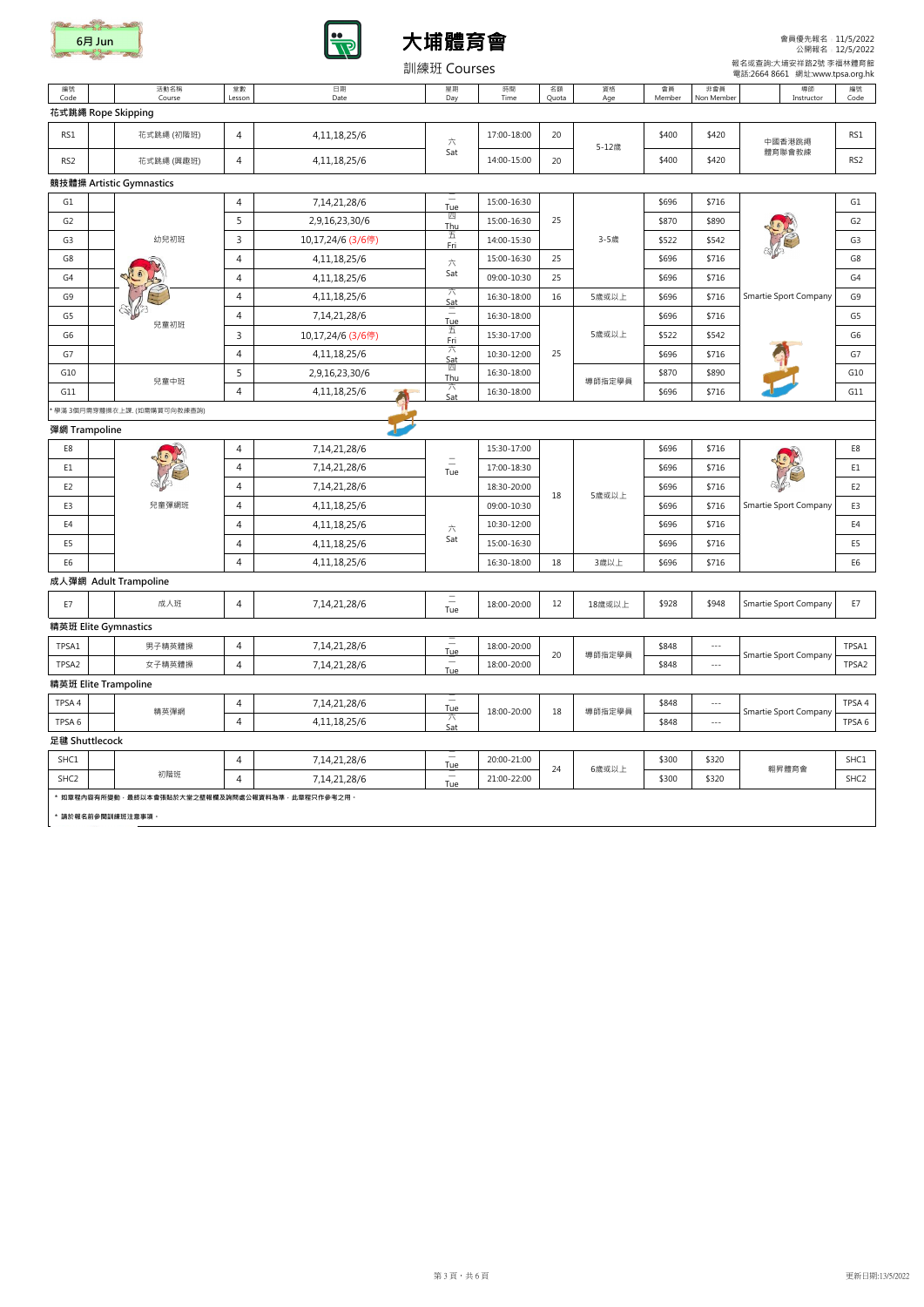如草桯内容有所變動,最終以本會張貼於大室之壁報欄及詢問處公報資料為準,此草桯只作參考之**用。** 

STP6  $\begin{array}{|c|c|c|c|c|}\n\hline\n&3&\n\end{array}$  04/6 - 05/11/2022 (1/10 照上堂)<br>  $\#23\ddot{\Xi}$ 

STP7  $\begin{array}{|c|c|c|c|c|}\n\hline\n&3&23&\mline\n&423&\mline\n\end{array}$ 

STP1  $\begin{array}{|c|c|c|c|c|}\n\hline\n\text{STP1} & \text{STP2} & \text{STP3} & \text{S-06/11/2022} \\
\hline\n\text{STP1} & \text{S-06/11/2022} & \text{S-06/11/2022}\n\hline\n\end{array}$ 

STP2  $\begin{array}{|c|c|c|c|c|}\n\hline\n\text{STP2} & \text{STP2} & 23 & 05/6 & -06/11/2022 \\
\hline\n\end{array}$ 

STP9 3 05/6 - 06/11/2022 5TP9

|                |                           |                |                                      | $H/TN N \rightarrow \bot$ $\cup$ $\cup$ $\cup$ $\cup$ |               |             |           |              |                   |                        |                  |                  |
|----------------|---------------------------|----------------|--------------------------------------|-------------------------------------------------------|---------------|-------------|-----------|--------------|-------------------|------------------------|------------------|------------------|
| 編號<br>Code     | 活動名稱<br>Course            | 堂數<br>Lesson   | 日期<br>Date                           | 星期<br>Day                                             | 時間<br>Time    | 名額<br>Quota | 資格<br>Age | 會員<br>Member | 非會員<br>Non Member | 單堂<br>Single<br>Lesson | 導師<br>Instructor | 編號<br>Code       |
| 瑜伽 Yoga        |                           |                |                                      |                                                       |               |             |           |              |                   |                        |                  |                  |
| Y5             |                           |                | 6月份停課                                |                                                       | 08:00-09:00   |             |           | \$0          | \$0               | $\sim$ $\sim$ $\sim$   |                  | <b>Y5</b>        |
| <b>Y6</b>      |                           |                | 6月份停課                                |                                                       | 09:00-10:30   | 25          |           | \$0          | \$0               | $\scriptstyle - - -$   | 李玉芳              | Y6               |
| Y14            |                           |                | 6月份停課                                | Mon                                                   | 10:30-12:00   |             |           | \$0          | \$0               | $--\,$                 |                  | Y14              |
| Y11            |                           | $\overline{4}$ | 6,13,20,27/6                         |                                                       | 18:30-20:00   | 35          |           | \$320        | \$340             | $\scriptstyle - - -$   | 蔡月蘭              | Y11              |
| Y9             |                           | $\overline{4}$ | 6,13,20,27/6                         |                                                       | 20:00-21:30   |             |           | \$320        | \$340             | $\scriptstyle - - -$   |                  | Y9               |
| Y19            |                           | $\overline{4}$ | 7, 14, 21, 28/6                      | $\equiv$                                              | 09:00-10:30   | 28          |           | \$360        | \$380             | \$120                  | 洪梅               | Y19              |
| Y17            |                           | 4              | 7,14,21,28/6                         | Tue                                                   | 10:30-12:00   |             |           | \$360        | \$380             | \$120                  |                  | Y17              |
| Y1             | 瑜伽<br>Yoga                | 8              | 1,8,10,15,17,22,24,29/6 (3/6停)       |                                                       | 08:00-09:00   |             | 12歳或以上    | \$400        | \$420             | \$70                   |                  | Y1               |
| Y <sub>2</sub> |                           | 8              | 1,8,10,15,17,22,24,29/6 (3/6停)       | 三及五<br>Wed&Fri                                        | 09:00-10:30   | 25          |           | \$480        | \$500             | \$80                   | 歐陽麗娟             | <b>Y2</b>        |
| Y12            |                           | 8              | 1,8,10,15,17,22,24,29/6 (3/6停)       |                                                       | 10:30-12:00   | 20          |           | \$720        | \$740             | \$120                  | 洪梅               | Y12              |
| <b>Y7</b>      |                           | 5              | 1,8,15,22,29/6                       | $\equiv$                                              | 18:30-20:00   |             |           | \$400        | \$420             | $\scriptstyle - - -$   |                  | <b>Y7</b>        |
| Y8             |                           | 5              | 1,8,15,22,29/6                       | Wed                                                   | 20:00-21:30   | 35          |           | \$400        | \$420             | $\sim$ $\sim$          | 蔡月蘭              | Y8               |
| Y22            |                           |                | 6月份停課                                | 四                                                     | 09:00-10:30   | 25          |           | \$0          | \$0               | $\scriptstyle - - -$   | 李玉芳              | Y22              |
| Y21            |                           | 5              | 2,9,16,23,30/6                       | Thu<br>六<br>Sat                                       | 10:30-12:00   |             |           | \$450        | \$470             | \$120                  | 洪梅               | Y21              |
| Y15            |                           | $\overline{4}$ | 4, 11, 18, 25/6                      |                                                       | 14:00-15:30   | 28          |           | \$400        | \$420             | \$135                  |                  | Y15              |
|                |                           |                |                                      |                                                       |               |             |           |              |                   |                        |                  |                  |
| 普拉提 Pliates    |                           |                |                                      |                                                       |               |             |           |              |                   |                        |                  |                  |
| PY3            | 基礎初班                      | $\overline{4}$ | 7,14,21,28/6                         | $\frac{-}{\text{True}}$                               | 19:00-21:00   | 35          | 12歳以上     | \$480        | \$500             | \$150                  | 李夏妹              | PY3              |
|                | 伸展運動 Stretching Exercises |                |                                      |                                                       |               |             |           |              |                   |                        |                  |                  |
| SE4            |                           | 4              | 7,14,21,28/6                         | $\equiv$                                              | 09:00-10:30   |             |           | \$380        | \$400             | \$130                  |                  | SE4              |
| SE7            | 伸展健體班                     | $\overline{4}$ | 7,14,21,28/6                         | Tue                                                   | 10:30-12:00   | 15          | 12歳以上     | \$380        | \$400             | \$130                  | 陳麗媚              | SE7              |
| SE8            |                           | 5              | 2,9,16,23,30/6                       | 四<br>Thu                                              | 15:00-16:30   |             |           | \$475        | \$495             | \$130                  |                  | SE8              |
| 游泳 Swimming:   |                           |                |                                      |                                                       |               |             |           |              |                   |                        |                  |                  |
| STP3           |                           | 23             | 04/6 - 05/11/2022 (1/10 照上堂)<br>共23堂 |                                                       | 12:30-13:30   |             |           | \$3,335      | \$3,355           |                        |                  | STP <sub>3</sub> |
| STP16          |                           | $\mathbf 0$    | 取消                                   |                                                       | 13:30-14:30   |             |           | \$0          | \$0               |                        |                  | STP16            |
| STP4           | 恆常班                       | 23             | 04/6 - 05/11/2022 (1/10照上堂)<br>共23堂  | 六                                                     | 14:30-15:30   | 30人         |           | \$3,335      | \$3,355           |                        |                  | STP4             |
| STP17          |                           | $\mathbf 0$    | 取消                                   | Sat                                                   | 15:30 - 16:30 |             | 3歳或以上     | \$0          | \$0               |                        |                  | STP17            |
| STP5           |                           | 23             | 04/6 - 05/11/2022 (1/10 照上堂)<br>共23堂 |                                                       | 16:30-17:30   |             |           | \$3,335      | \$3,355           |                        |                  | STP5             |

共23堂 17:30-18:30 \$3,335 \$3,355 STP6

共23堂 08:30-09:30 \$3,335 \$3,355 STP7

共23堂 14:30-15:30 \$3,335 \$3,355 STP1

共23堂 15:30-16:30 \$3,335 \$3,355 STP2

共23堂 16:30-17:30 \$3,335 \$3,355 STP9

STP13 0 停開新班 13:00-14:00 \$0 \$0 STP13

\* 請於報名前參閱訓練班注意事項。

#### 報名或查詢:大埔安祥路2號 李福林體育館 電話:2664 8661 網址:www.tpsa.org.hk

史丹福游泳 學校導師

30人

3歲或以上

日 Sun

STP14 | | '尥 常 壮 | 0 | 停開新班 | 、、、 | 14:00-15:00 | 30人 | 3歲或以上 | \$0 | \$0 | | | STP14

30人

恆常班

六

恆常班

## 訓練班 Courses

3歲或以上





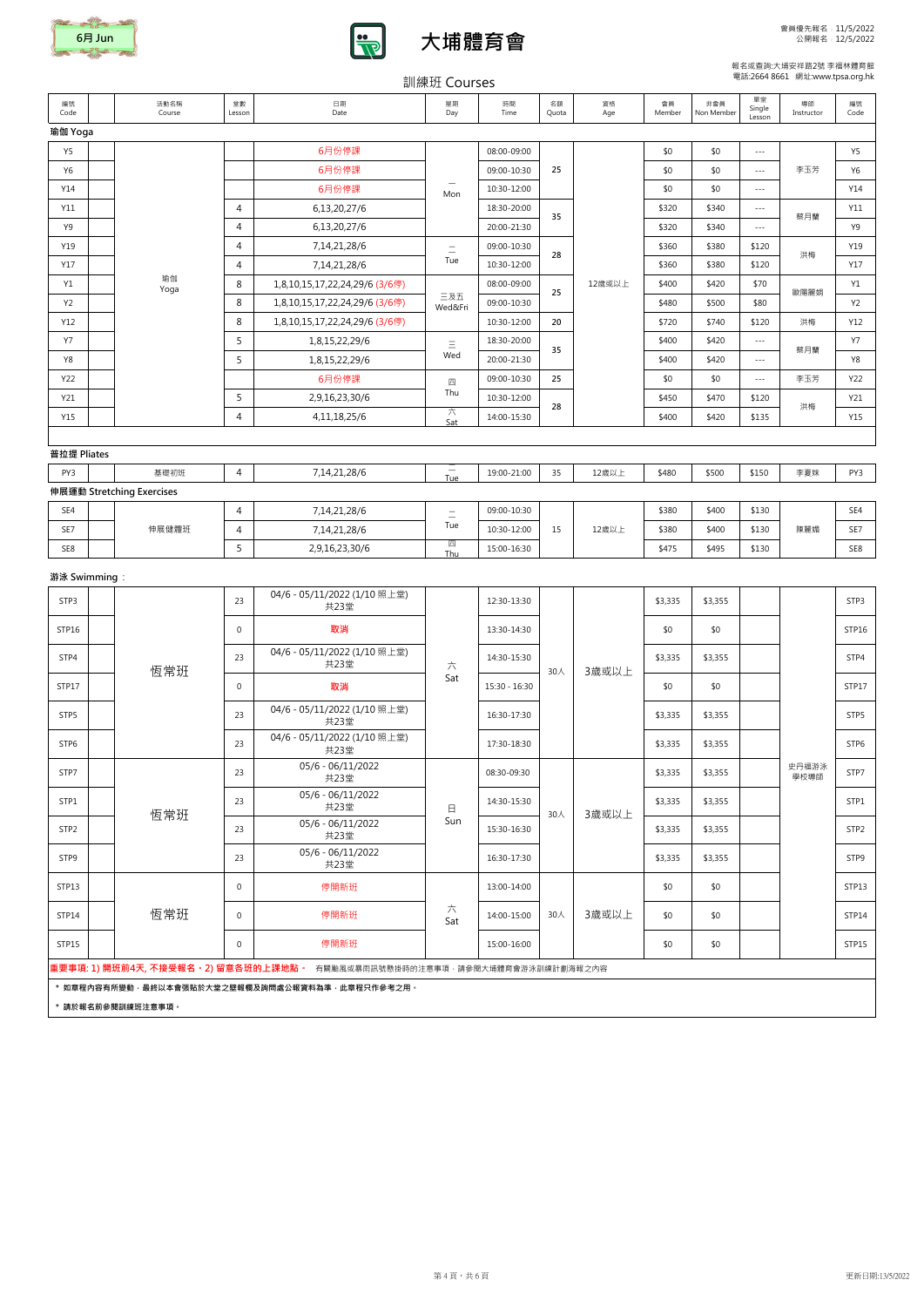|                |                                     |                |                       |                                 |             |                              |           |                |                   | 電話:2664 8661 網址:www.tpsa.org.hk |                |
|----------------|-------------------------------------|----------------|-----------------------|---------------------------------|-------------|------------------------------|-----------|----------------|-------------------|---------------------------------|----------------|
| 編號<br>Code     | 活動名稱<br>Course                      | 堂數<br>Lesson   | 日期<br>Date            | 星期<br>Day                       | 時間<br>Time  | 名額<br>Quota                  | 資格<br>Age | 會員<br>Member   | 非會員<br>Non Member | 導師<br>Instructor                | 編號<br>Code     |
|                | 中國舞 Chinese Dance                   |                |                       |                                 |             |                              |           |                |                   |                                 |                |
| C <sub>6</sub> | Grade 7                             | 4              | 4, 11, 18, 25/6       |                                 | 08:30-10:00 |                              | 10歳或以上    | \$480          | \$500             |                                 | C <sub>6</sub> |
| C <sub>5</sub> | Grade 5                             | $\overline{4}$ | 4,11,18,25/6          | 六<br>Sat                        | 10:00-11:30 | 30                           | 9歳或以上     | \$460          | \$480             | 李凝姿                             | C <sub>5</sub> |
| C1             | Grade 2                             | $\overline{4}$ | 4, 11, 18, 25/6       |                                 | 11:30-12:30 |                              | 5歳或以上     | \$440          | \$460             |                                 | C1             |
|                | 拉丁舞 Latin Dance                     |                |                       |                                 |             |                              |           |                |                   |                                 |                |
| L1             | 青少年中班                               | 3              | 10,17,24/6 (3/6停)     | 五<br>Fri                        | 16:00-17:30 |                              |           | \$360          | \$380             |                                 | L1             |
| L4             |                                     | 4              | 7, 14, 21, 28/6       | $\overline{\phantom{m}}$<br>Tue | 17:00-18:00 | 20                           | 6-10歳     | \$400          | \$420             | 飛躍舞蹈<br>學院導師                    | L4             |
| L6             | 初班                                  | $\overline{4}$ | 4, 11, 18, 25/6       | 六<br>Sat                        | 12:30-13:30 |                              | 5-8歲      | \$400          | \$420             |                                 | L6             |
|                | 舞蹈技巧班 Dance Skills                  |                |                       |                                 |             |                              |           |                |                   |                                 |                |
| S4             | 兒童爵士舞初班                             | 4              | 5,12,19,26/6          | $\boxminus$                     | 09:00-10:00 |                              | 3-5歳      | \$400          | \$420             |                                 | S4             |
| S5             | 兒童爵士舞中班                             | $\overline{4}$ | 5,12,19,26/6          | Sun                             | 10:00-11:00 | 20                           | 5-7歳      | \$400          | \$420             |                                 | S5             |
| S <sub>6</sub> | 幼兒舞蹈班                               | $\mathsf{3}$   | 16,23,30/6 (2/6&9/6停) |                                 | 10:15-11:15 | \$320<br>20<br>3-5歲<br>\$300 |           | S <sub>6</sub> |                   |                                 |                |
| S7             | 舞蹈 Play Group                       | $\mathsf 3$    | 16,23,30/6 (2/6&9/6停) | 四                               | 11:15-12:00 | 6                            | 18個月-3歲   | \$450          | \$470             | 鍾家欣                             | S7             |
| S8             | 幼兒舞蹈班                               | $\mathsf{3}$   | 16,23,30/6 (2/6&9/6停) | Thu                             | 14:00-15:00 | 20                           | 3-5歳      | \$300          | \$320             |                                 | S8             |
| S9             | <b>NEW</b><br>成人古風古典舞班              | 3              | 16,23,30/6 (2/6&9/6停) |                                 | 20:00-21:30 | 20                           | 15歳或以上    | \$360          | \$380             |                                 | S9             |
|                | 排排舞 Line Dance                      |                |                       |                                 |             |                              |           |                |                   |                                 |                |
| P1             | 高班                                  | 4              | 7, 14, 21, 28/6       | $\qquad \qquad -$<br>Tue        | 11:00-12:30 |                              |           | \$300          | \$320             |                                 | P1             |
| P <sub>2</sub> | 中班                                  | 5              | 2,9,16,23,30/6        | 四<br>Thu                        | 11:00-12:30 | 25                           | 12歳或以上    | \$375          | \$395             | 何雪華                             | P <sub>2</sub> |
| P <sub>3</sub> | 初班                                  | $\overline{4}$ | 6,13,20,27/6          | $\overline{\phantom{a}}$<br>Mon | 11:00-12:30 |                              |           | \$300          | \$320             |                                 | P <sub>3</sub> |
|                | 凡未滿額之排排舞班·均歡迎有興趣人仕即場繳費參加·每次收費\$110· |                |                       |                                 |             |                              |           |                |                   |                                 |                |
|                | 健體舞 Aerobic Dance<br>to             |                |                       |                                 |             |                              |           |                |                   |                                 |                |
| A10            |                                     | $\overline{4}$ | 6,13,20,27/6          | $\overline{\phantom{0}}$        | 09:00-10:00 |                              |           | \$200          | \$220             |                                 | A10            |
| A <sub>2</sub> |                                     | 4              | 6,13,20,27/6          | Mon                             | 10:00-11:00 |                              |           | \$200          | \$220             |                                 | A2             |
| A13            |                                     | 4              | 7, 14, 21, 28/6       | $\equiv$                        | 09:00-10:00 |                              |           | \$200          | \$220             |                                 | A13            |
| A14            | 初班                                  | 4              | 7,14,21,28/6          | Tue                             | 10:00-11:00 | 25                           | 12歳或以上    | \$200          | \$220             | 何雪華                             | A14            |
| A1             |                                     | 5              | 2,9,16,23,30/6        |                                 | 09:00-10:00 |                              |           | \$250          | \$270             |                                 | A1             |
| A3             |                                     | 5              | 2,9,16,23,30/6        | 四                               | 10:00-11:00 |                              |           | \$250          | \$270             |                                 | A3             |
| A4             | 初班                                  | 5              | 2,9,16,23,30/6        | Thu                             | 18:30-19:30 |                              |           | \$500          | \$520             |                                 | A4             |
| A5             |                                     | 5              | 2,9,16,23,30/6        |                                 | 19:30-20:30 |                              |           | \$500          | \$520             | 香港排舞運動總會導師                      | A5             |

\* 請於報名前參閱訓練班注意事項。

報名或查詢:大埔安祥路2號 李福林體育館

## 訓練班 Courses